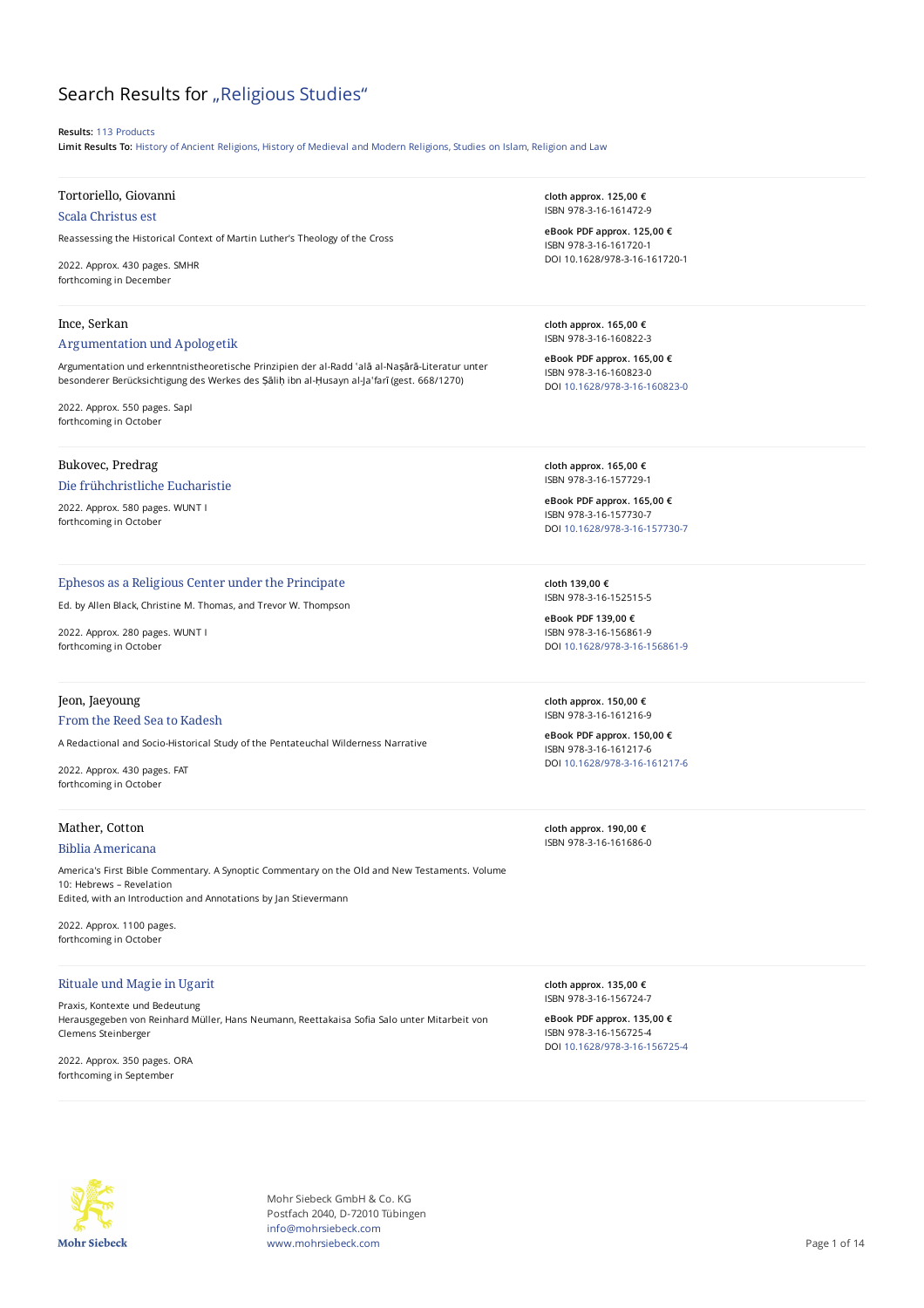# Lambert, W.G. / Winters, Ryan D.

## An = Anum and Related Lists

God Lists of Ancient Mesopotamia, Volume I Edited by Andrew George and Manfred Krebernik

2022. Approx. 750 pages. ORA forthcoming in September

#### Paz, Yakir

## From Scribes to Scholars

Rabbinic Biblical Exegesis in Light of the Homeric Commentaries

2022. Approx. 400 pages. CRPG forthcoming in September

## Helmrath, Johannes

## Wege der Konzilsforschung

Studien zur Geschichte des Konzils von Basel (1431–1449) und anderer Konzilien. Ausgewählte Aufsätze Band 2

2022. Approx. 840 pages. SMHR forthcoming in September

## Koschorke, Klaus

Grundzüge der Außereuropäischen Christentumsgeschichte

Asien, Afrika und Lateinamerika 1450–2000

2022. XX, 361 pages. forthcoming in September

# Lauxmann, Lydia

#### Die Entdeckung der Menschenwürde in der theologischen Ethik

2022. XVII, 468 pages. RBRD 15 forthcoming in September

#### Prophecy and Foreign Nations

Aspects of the Role of the »Nations« in the Books of Isaiah, Jeremiah, and Ezekiel Edited by Hannes Bezzel, Uwe Becker, and Matthijs de Jong

2022. VIII, 230 pages. FAT II 135 forthcoming in July

#### Theological Anthropology in Interreligious Perspective

Edited by Lejla Demiri, Mujadad Zaman, Tim Winter, Christoph Schwöbel, and Alexei Bodrov

2022. Approx. 290 pages. SapI 5 forthcoming in July

# Māturīdī Theology

A Bilingual Reader Edited by Lejla Demiri, Philip Dorroll, and Dale J. Correa

2022. XI, 246 pages. SapI 4 forthcoming in July

**cloth approx. 200,00 €** ISBN 978-3-16-161382-1

**eBook PDF approx. 200,00 €** ISBN 978-3-16-161383-8 DOI [10.1628/978-3-16-161383-8](https://doi.org/10.1628/978-3-16-161383-8)

**cloth approx. 155,00 €** ISBN 978-3-16-161630-3

**eBook PDF approx. 155,00 €** ISBN 978-3-16-161631-0 DOI 10.1628/978-3-16-161631-0

**cloth approx. 170,00 €** ISBN 978-3-16-155983-9

**eBook PDF approx. 170,00 €** ISBN 978-3-16-161754-6 DOI 10.1628/978-3-16-161754-6

**paper approx. 30,00 €** ISBN 978-3-8252-5934-1

**hardcover approx. 95,00 €** ISBN 978-3-16-161252-7

**eBook PDF approx. 95,00 €** ISBN 978-3-16-161253-4 DOI 10.1628/978-3-16-161253-4

**sewn paper 84,00 €** ISBN 978-3-16-161596-2

**eBook PDF 84,00 €** ISBN 978-3-16-161609-9 DOI 10.1628/978-3-16-161609-9

**cloth approx. 125,00 €** ISBN 978-3-16-161777-5

**eBook PDF approx. 125,00 €** ISBN 978-3-16-161778-2 DOI 10.1628/978-3-16-161778-2

**cloth 119,00 €** ISBN 978-3-16-161097-4

**eBook PDF 119,00 €** ISBN 978-3-16-161286-2 DOI [10.1628/978-3-16-161286-2](https://doi.org/10.1628/978-3-16-161286-2)



Mohr Siebeck GmbH & Co. KG Postfach 2040, D-72010 Tübingen info@mohrsiebeck.com www.mohrsiebeck.com **Page 2 of 14**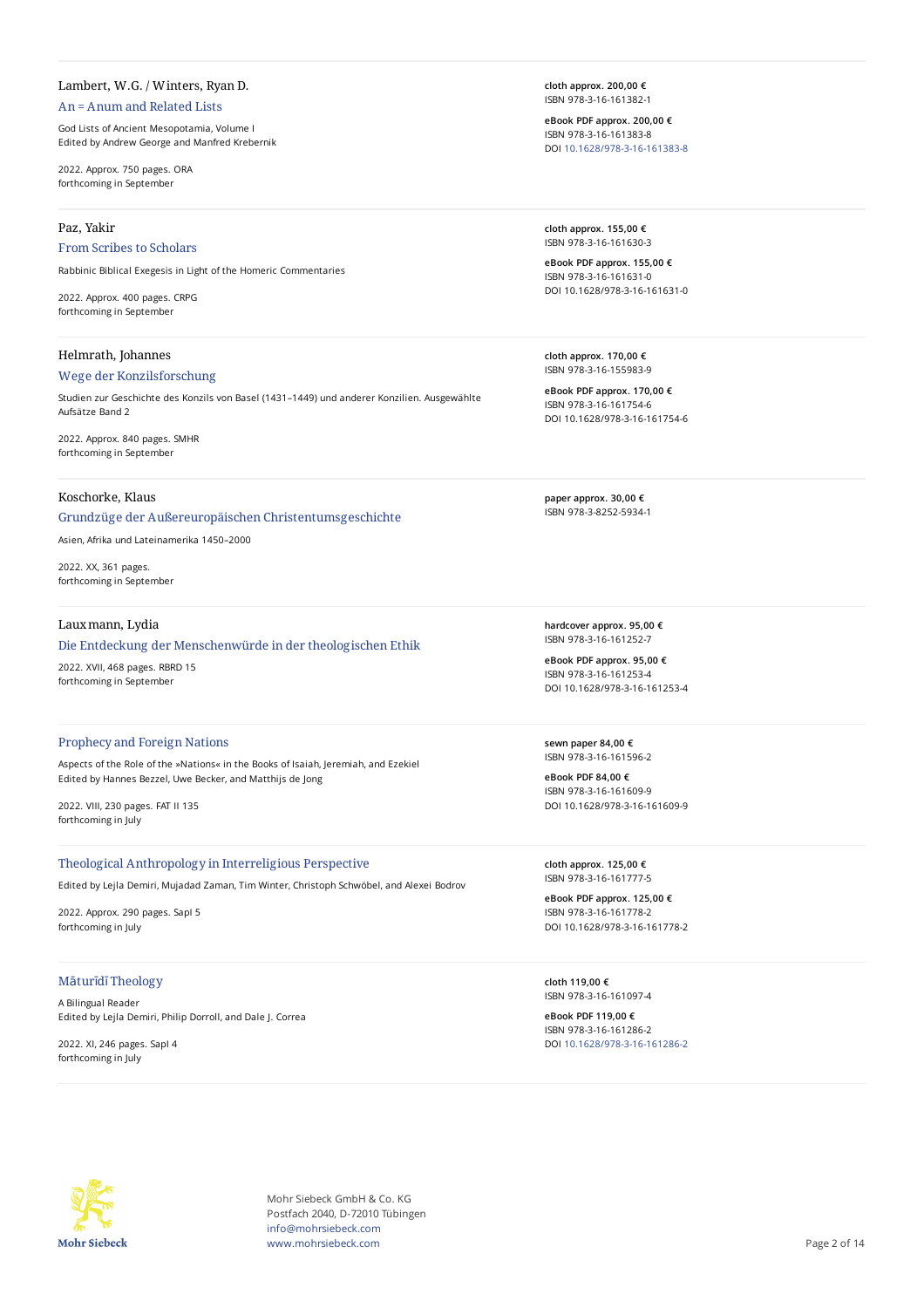## Normativität Heiliger Schriften in Judentum, Christentum und Islam

Herausgegeben von Klaus von Stosch und Christiane Tietz

2022. VIII, 208 pages. HUTh 87 forthcoming in July

#### Emotions through Time

From Antiquity to Byzantium Edited by Douglas Cairns, Martin Hinterberger, Aglae Pizzone, and Matteo Zaccarini

2022. IX, 518 pages. EmAnt 1

## Köpf, Ulrich

## Frömmigkeitsgeschichte und Theologiegeschichte

Gesammelte Aufsätze

2022. XI, 775 pages.

#### Writing and Re-Writing History by Destruction

Proceedings of the Annual Minerva Center RIAB Conference, Leipzig, 2018. Research on Israel and Aram in Biblical Times III Edited by Angelika Berlejung, Aren M. Maeir, and Takayoshi M. Oshima

2022. VII, 342 pages. ORA 45

## Elephantine in Context

Studies on the History, Religion and Literature of the Judeans in Persian Period Egypt Edited by Reinhard G. Kratz and Bernd U. Schipper

2022. XII, 385 pages. FAT 155

# Quack, Joachim Friedrich

Altägyptische Amulette und ihre Handhabung

2022. XII, 516 pages. ORA 31

## Über Religion entscheiden/Choosing my Religion

Religiöse Optionen und Alternativen im mittelalterlichen und frühneuzeitlichen Christentum/Religious Options and Alternatives in Medieval and Early Modern Christianity Herausgegeben von/Edited by Matthias Pohlig und/and Sita Steckel

2021. VIII, 302 pages. SMHR 125

## La Maison de Dieu / Das Haus Gottes

Edité par / Herausgegeben von Christian Grappe

2021. IX, 425 pages. WUNT I 471

**sewn paper 79,00 €** ISBN 978-3-16-159320-8

**eBook PDF 79,00 €** ISBN 978-3-16-160161-3 DOI [10.1628/978-3-16-160161-3](https://doi.org/10.1628/978-3-16-160161-3)

**hardcover 99,00 €** ISBN 978-3-16-161341-8

**eBook PDF 99,00 €** ISBN 978-3-16-161400-2 DOI [10.1628/978-3-16-161400-2](https://doi.org/10.1628/978-3-16-161400-2)

**cloth 89,00 €** ISBN 978-3-16-161004-2

**eBook PDF 89,00 €** ISBN 978-3-16-161005-9 DOI [10.1628/978-3-16-161005-9](https://doi.org/10.1628/978-3-16-161005-9)

**cloth 134,00 €** ISBN 978-3-16-161248-0

**eBook PDF 134,00 €** ISBN 978-3-16-161249-7 DOI [10.1628/978-3-16-161249-7](https://doi.org/10.1628/978-3-16-161249-7)

**cloth 144,00 €** ISBN 978-3-16-160996-1

**eBook PDF 144,00 €** ISBN 978-3-16-160997-8 DOI [10.1628/978-3-16-160997-8](https://doi.org/10.1628/978-3-16-160997-8)

**cloth 159,00 €** ISBN 978-3-16-156385-0

**eBook PDF 159,00 €** ISBN 978-3-16-156386-7 DOI [10.1628/978-3-16-156386-7](https://doi.org/10.1628/978-3-16-156386-7)

**cloth 94,00 €** ISBN 978-3-16-160273-3

**eBook PDF 94,00 €** ISBN 978-3-16-160274-0 DOI [10.1628/978-3-16-160274-0](https://doi.org/10.1628/978-3-16-160274-0)

**cloth 149,00 €** ISBN 978-3-16-161008-0

**eBook PDF 149,00 €** ISBN 978-3-16-161080-6 DOI [10.1628/978-3-16-161080-6](https://doi.org/10.1628/978-3-16-161080-6)



Mohr Siebeck GmbH & Co. KG Postfach 2040, D-72010 Tübingen info@mohrsiebeck.com www.mohrsiebeck.com **Page 3 of 14**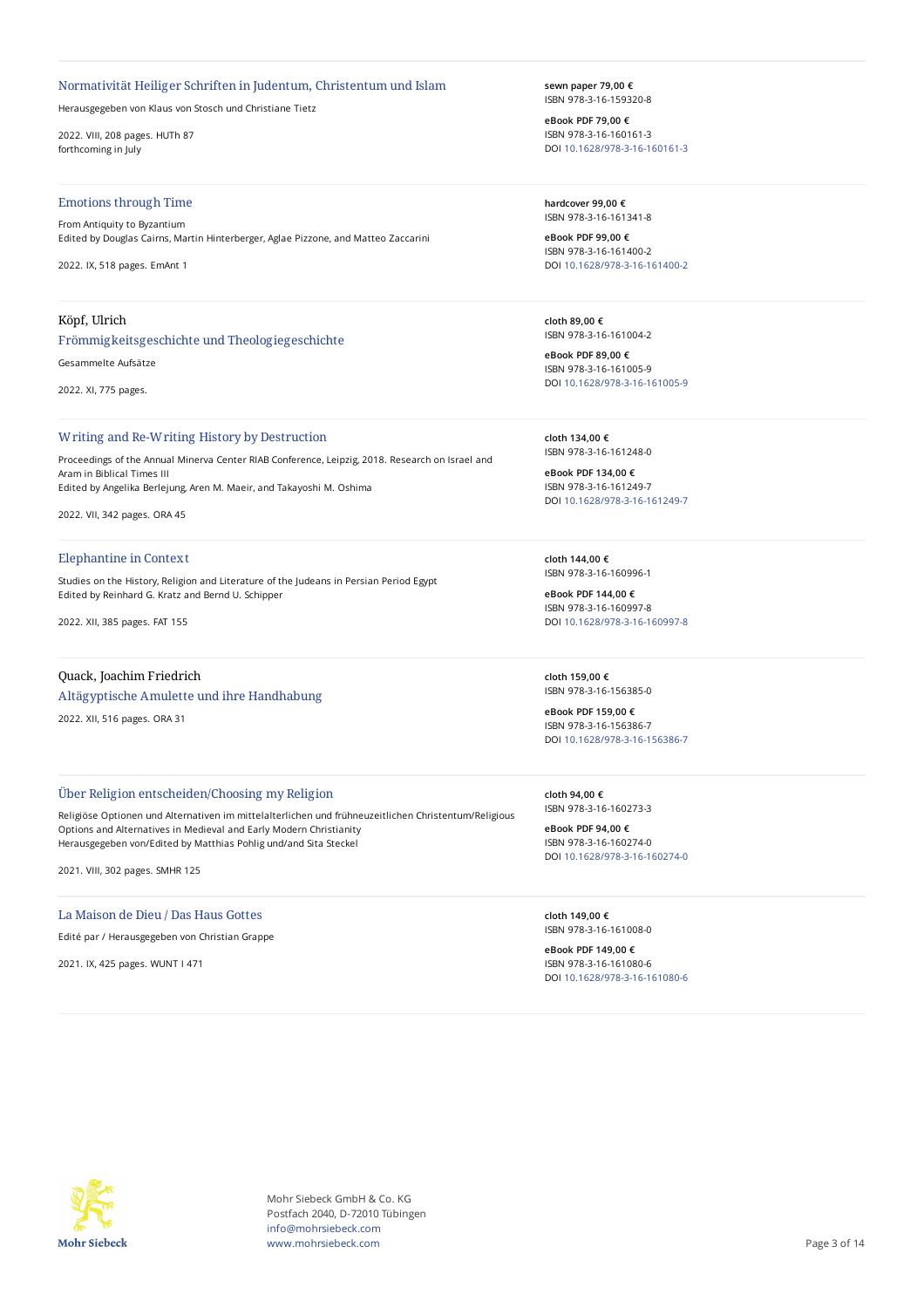#### Vita perfecta?

Zum Umgang mit divergierenden Ansprüchen an religiöse Lebensformen in der Vormoderne Herausgegeben von Henrike Manuwald, Daniel Eder und Christian Schmidt

2021. IX, 516 pages. Otium 24

#### Delphi

Apollons Orakel in der Welt der Antike Herausgegeben von Balbina Bäbler und Heinz-Günther Nesselrath

2021. VII, 611 pages. COMES 6

#### Celebrating Arthur Darby Nock

Choice, Change, and Conversion Edited by Robert Matthew Calhoun, James A. Kelhoffer, and Clare K. Rothschild

2021. XV, 428 pages. WUNT I 472

## Dealing with Difference

Christian Patterns of Response to Religious Rivalry in Late Antiquity and Beyond Edited by Geoffrey D. Dunn and Christine Shepardson

2021. XI, 300 pages. STAC 129

#### Islamic Ethics as Educational Discourse

Thought and Impact of the Classical Muslim Thinker Miskawayh (d. 1030) Edited by Sebastian Günther and Yassir El Jamouhi

2021. XV, 393 pages. SERAPHIM 14

# Dochhorn, Jan

Der Adammythos bei Paulus und im hellenistischen Judentum Jerusalems

Eine theologische und religionsgeschichtliche Studie zu Römer 7,7–25

2021. XVI, 722 pages. WUNT I 469

#### Prayer and the Ancient City

InTuences of Urban Space Edited by Maik Patzelt, Jörg Rüpke, and Annette Weissenrieder

2021. IX, 384 pages. CRPG 5

# Durner, Florian

Die Trostschriften des Ambrosius von Mailand

Consolatio mortis im Denken der Spätantike

2021. XVI, 402 pages. STAC 126

## Jerusalem – Ziel, Vision, Vorbild

Fünf Geschichten eines Erinnerungsortes in Judentum, Christentum, Islam und Baha'i Herausgegeben von Albrecht Fuess und Volker Leppin

2021. VII, 232 pages.

**hardcover 89,00 €** ISBN 978-3-16-160157-6

**eBook PDF 89,00 €** ISBN 978-3-16-160865-0 DOI [10.1628/978-3-16-160865-0](https://doi.org/10.1628/978-3-16-160865-0)

**cloth 154,00 €** ISBN 978-3-16-157570-9

**eBook PDF 154,00 €** ISBN 978-3-16-161058-5 DOI [10.1628/978-3-16-161058-5](https://doi.org/10.1628/978-3-16-161058-5)

**cloth 149,00 €** ISBN 978-3-16-161000-4

**eBook PDF 149,00 €** ISBN 978-3-16-161001-1 DOI [10.1628/978-3-16-161001-1](https://doi.org/10.1628/978-3-16-161001-1)

**sewn paper 84,00 €** ISBN 978-3-16-161071-4

**eBook PDF 84,00 €** ISBN 978-3-16-161072-1 DOI [10.1628/978-3-16-161072-1](https://doi.org/10.1628/978-3-16-161072-1)

**hardcover 69,00 €** ISBN 978-3-16-159944-6

**eBook PDF 69,00 €** ISBN 978-3-16-160134-7 DOI [10.1628/978-3-16-160134-7](https://doi.org/10.1628/978-3-16-160134-7)

**cloth 184,00 €** ISBN 978-3-16-160096-8

**eBook PDF 184,00 €** ISBN 978-3-16-160097-5 DOI [10.1628/978-3-16-160097-5](https://doi.org/10.1628/978-3-16-160097-5)

**cloth 144,00 €** ISBN 978-3-16-160740-0

**eBook PDF 144,00 €** ISBN 978-3-16-160828-5 DOI [10.1628/978-3-16-160828-5](https://doi.org/10.1628/978-3-16-160828-5)

**sewn paper 94,00 €** ISBN 978-3-16-160666-3

**eBook PDF 94,00 €** ISBN 978-3-16-160667-0 DOI [10.1628/978-3-16-160667-0](https://doi.org/10.1628/978-3-16-160667-0)

**sewn paper 44,00 €** ISBN 978-3-16-160014-2

**eBook PDF 44,00 €** ISBN 978-3-16-160015-9 DOI [10.1628/978-3-16-160015-9](https://doi.org/10.1628/978-3-16-160015-9)



Mohr Siebeck GmbH & Co. KG Postfach 2040, D-72010 Tübingen info@mohrsiebeck.com www.mohrsiebeck.com **Page 4 of 14**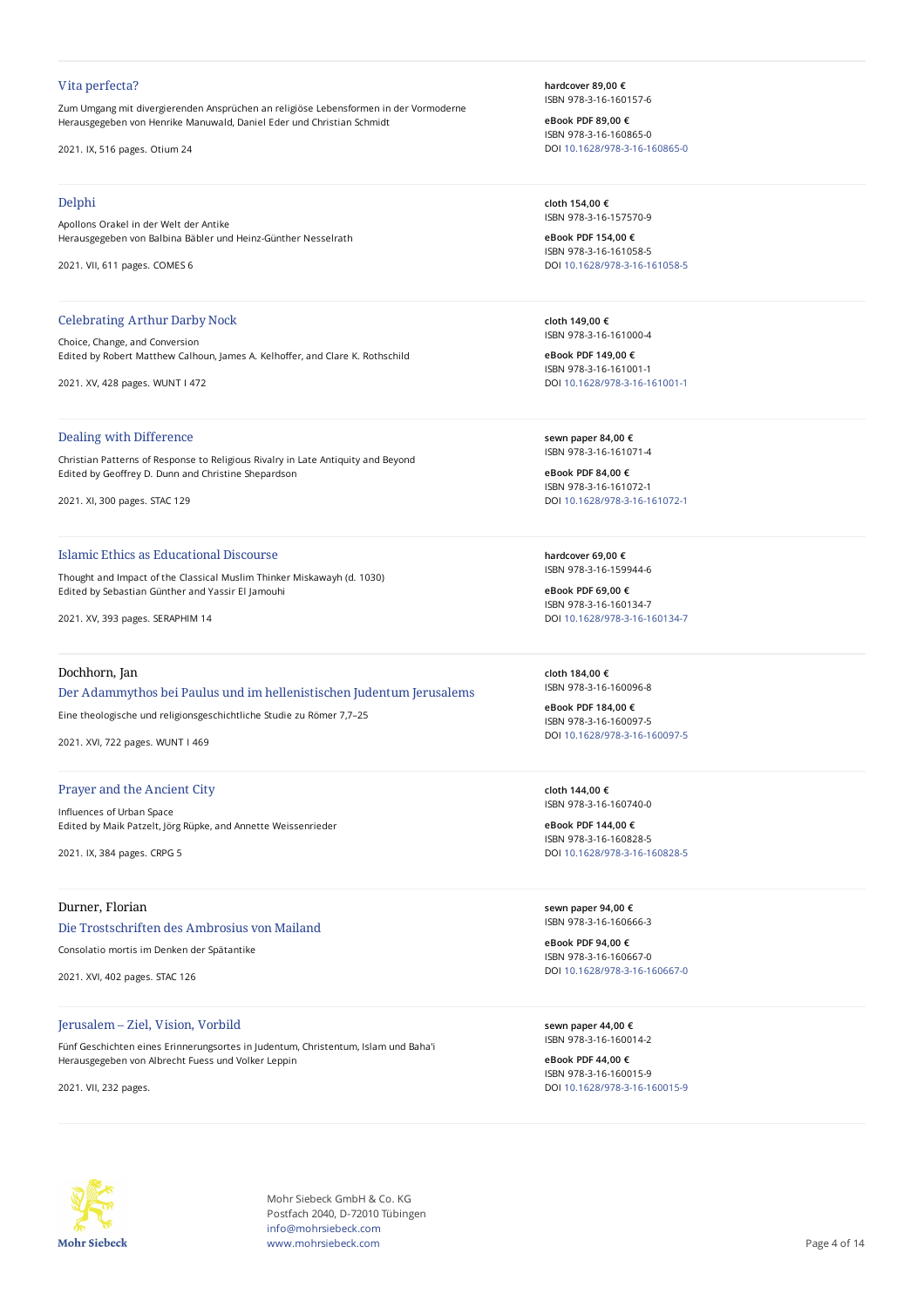## Végh, Zsuzsanna

»Feste der Ewigkeit«

Untersuchungen zu den abydenischen Kulten während des Alten und Mittleren Reiches

2021. XV, 497 pages. ORA 43

## Stroumsa, Guy G.

## The Crucible of Religion in Late Antiquity

Selected Essays

2021. X, 305 pages. STAC 124

## Bremmer, Jan N.

Becoming a Man in Ancient Greece and Rome

Essays on Myths and Rituals of Initiation

2021. XXVIII, 267 pages.

## Social History of the Jews in Antiquity

Studies in Dialogue with Albert Baumgarten Edited by Michal Bar-Asher Siegal and Jonathan Ben-Dov

2021. XV, 401 pages. TSAJ 185

# Niebuhr, Karl-Wilhelm

#### Tora und Weisheit

Studien zur frühjüdischen Literatur

2021. XI, 717 pages. WUNT I 466

# Pain in Biblical Texts and Other Materials of the Ancient Mediterranean

Edited by Michaela Bauks and Saul M. Olyan

2021. VIII, 267 pages. FAT II 130

# Labovitz, Gail Massekhet Mo'ed Qatan

Volume II/10

2021. XIII, 532 pages.

#### Prophecy and Hellenism

Edited by Hannes Bezzel and Stefan Pfeiffer

2021. VIII, 201 pages. FAT II 129

## Religion and Education in the Ancient Greek World

Edited by Irene Salvo and Tanja S. Scheer

2021. IX, 294 pages. SERAPHIM 13

**cloth 154,00 €** ISBN 978-3-16-159638-4

**eBook PDF 154,00 €** ISBN 978-3-16-159639-1 DOI [10.1628/978-3-16-159639-1](https://doi.org/10.1628/978-3-16-159639-1)

**sewn paper 84,00 €** ISBN 978-3-16-160691-5

**eBook PDF 84,00 €** ISBN 978-3-16-160778-3 DOI [10.1628/978-3-16-160778-3](https://doi.org/10.1628/978-3-16-160778-3)

**sewn paper 84,00 €** ISBN 978-3-16-159008-5

**eBook PDF 84,00 €** ISBN 978-3-16-159009-2 DOI [10.1628/978-3-16-159009-2](https://doi.org/10.1628/978-3-16-159009-2)

**cloth 159,00 €** ISBN 978-3-16-160694-6

**eBook PDF 159,00 €** ISBN 978-3-16-160708-0 DOI [10.1628/978-3-16-160708-0](https://doi.org/10.1628/978-3-16-160708-0)

**cloth 184,00 €** ISBN 978-3-16-160799-8

**eBook PDF 184,00 €** ISBN 978-3-16-160800-1 DOI [10.1628/978-3-16-160800-1](https://doi.org/10.1628/978-3-16-160800-1)

**sewn paper 79,00 €** ISBN 978-3-16-160641-0

**eBook PDF 79,00 €** ISBN 978-3-16-160642-7 DOI [10.1628/978-3-16-160642-7](https://doi.org/10.1628/978-3-16-160642-7)

**cloth 149,00 €** ISBN 978-3-16-158282-0

**sewn paper 74,00 €** ISBN 978-3-16-156532-8

**eBook PDF 74,00 €** ISBN 978-3-16-160683-0 DOI [10.1628/978-3-16-160683-0](https://doi.org/10.1628/978-3-16-160683-0)

**hardcover 69,00 €** ISBN 978-3-16-159881-4

**eBook PDF 69,00 €** ISBN 978-3-16-159882-1 DOI [10.1628/978-3-16-159882-1](https://doi.org/10.1628/978-3-16-159882-1)



Mohr Siebeck GmbH & Co. KG Postfach 2040, D-72010 Tübingen info@mohrsiebeck.com www.mohrsiebeck.com **Page 5 of 14**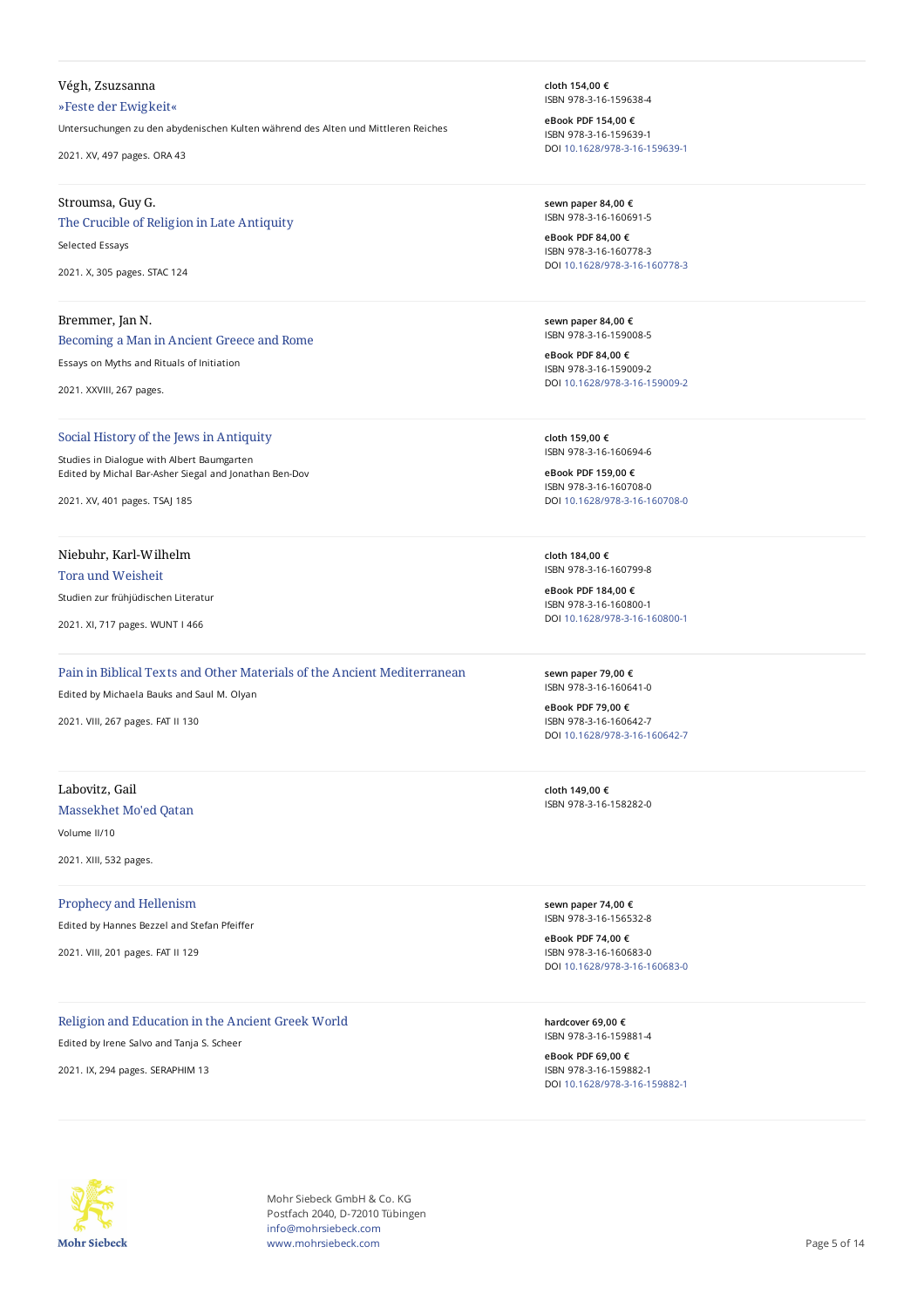#### Alexandria

#### Hub of the Hellenistic World

Edited by Benjamin Schliesser, Jan Rüggemeier, Thomas J. Kraus, and Jörg Frey, with the assistance of Daniel Herrmann

2021. L, 621 pages. WUNT I 460

#### Jerusalem II: Jerusalem in Roman-Byzantine Times

Edited by Katharina Heyden and Maria Lissek with the assistance of Astrid Kaufmann

2021. IX, 593 pages. COMES 5

#### Perspektiven zur Präexistenz im Frühjudentum und frühen Christentum

Herausgegeben von Jörg Frey, Friederike Kunath und Jens Schröter unter Mitwirkung von Ruben A. Bühner

2021. X, 421 pages. WUNT I 457

#### Representations of Angelic Beings in Early Jewish and in Christian Traditions

Edited by Amsalu Tefera and Loren T. Stuckenbruck

2021. XII, 246 pages. WUNT II 544

#### Transfer and Religion

Interactions between Judaism, Christianity, and Islam from the Middle Ages to the Twentieth Century Ed. by Alexander A. Dubrau, Davide Scotto, and Ruggero Vimercati Sanseverino

2021. IX, 404 pages. SapI 3

## The History of the Jacob Cycle (Genesis 25–35)

Recent Research on the Compilation, the Redaction and the Reception of the Biblical Narrative and Its Historical and Cultural Contexts Edited by Benedikt Hensel

2021. VIII, 236 pages. ArchB 4

#### Autorität im Spannungsfeld von Bildung und Religion

Herausgegeben von Peter Gemeinhardt und Tanja S. Scheer

2021. XII, 230 pages. SERAPHIM 9

## New Perspectives on Aramaic Epigraphy in Mesopotamia, Qumran, Egypt and Idumea

Proceedings of the Joint RIAB Minerva Center and the Jeselsohn Epigraphic Center of Jewish History Conference. Research on Israel and Aram in Biblical Times II Edited by Aren M. Maeir, Angelika Berlejung, Esther Eshel, and Takayoshi M. Oshima

2021. VI, 348 pages. ORA 40

**cloth 154,00 €** ISBN 978-3-16-159892-0

**eBook PDF 154,00 €** ISBN 978-3-16-159893-7 DOI [10.1628/978-3-16-159893-7](https://doi.org/10.1628/978-3-16-159893-7)

**cloth 154,00 €** ISBN 978-3-16-158303-2

**eBook PDF 154,00 €** ISBN 978-3-16-159809-8 DOI [10.1628/978-3-16-159809-8](https://doi.org/10.1628/978-3-16-159809-8)

**cloth 154,00 €** ISBN 978-3-16-159976-7

**eBook PDF 154,00 €** ISBN 978-3-16-159977-4 DOI [10.1628/978-3-16-159977-4](https://doi.org/10.1628/978-3-16-159977-4)

**sewn paper 79,00 €** ISBN 978-3-16-159760-2

**eBook PDF 79,00 €** ISBN 978-3-16-159761-9 DOI [10.1628/978-3-16-159761-9](https://doi.org/10.1628/978-3-16-159761-9)

**cloth 124,00 €** ISBN 978-3-16-156241-9

**eBook PDF 124,00 €** ISBN 978-3-16-156984-5 DOI [10.1628/978-3-16-156984-5](https://doi.org/10.1628/978-3-16-156984-5)

**sewn paper 89,00 €** ISBN 978-3-16-159927-9

**eBook PDF 89,00 €** ISBN 978-3-16-160093-7 DOI [10.1628/978-3-16-160093-7](https://doi.org/10.1628/978-3-16-160093-7)

**hardcover 69,00 €** ISBN 978-3-16-159455-7

**eBook PDF 69,00 €** ISBN 978-3-16-159792-3 DOI [10.1628/978-3-16-159792-3](https://doi.org/10.1628/978-3-16-159792-3)

**cloth 124,00 €** ISBN 978-3-16-159894-4

**eBook PDF 124,00 €** ISBN 978-3-16-159895-1 DOI [10.1628/978-3-16-159895-1](https://doi.org/10.1628/978-3-16-159895-1)



Mohr Siebeck GmbH & Co. KG Postfach 2040, D-72010 Tübingen info@mohrsiebeck.com www.mohrsiebeck.com **Page 6 of 14**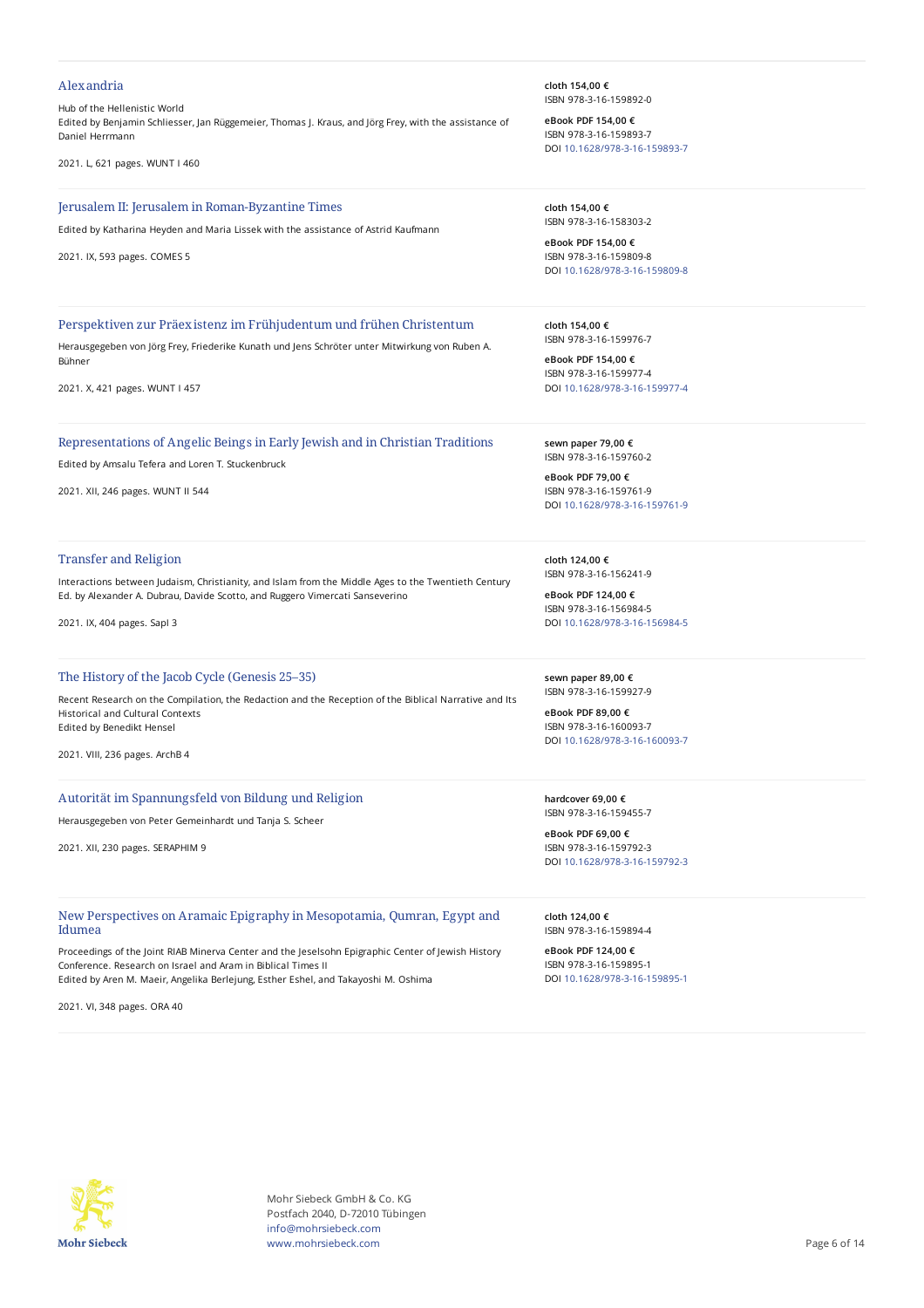#### Lesen, Deuten und Verstehen?!

Debatten über heilige Texte in Orient und Okzident Herausgegeben von Sebastian Günther und Florian Wilk

2020. VIII, 230 pages. SERAPHIM 10

## Lützen, Florian A.G.

## Sufitum und Theologie bei Ahmad Ibn 'Aǧība

Eine Studie zur Methode des Religionsbegriffs

2020. XXII, 383 pages. SapI 2

#### Blasphemie

Anspruch und Widerstreit in Religionskonflikten Herausgegeben von Matthias D. Wüthrich, Matthias Gockel und Jürgen Mohn

2020. XI, 437 pages. RDR 1

# Kusio, Mateusz

The Antichrist Tradition in Antiquity

Antimessianism in Second Temple and Early Christian Literature

2020. XIII, 292 pages. WUNT II 532

## Historical and Theological Lexicon of the Septuagint

Volume I: Alpha – Gamma Edited by Eberhard Bons

2020. CLXIII, 990 pages.

# Sceptic and Believer in Ancient Mediterranean Religions

Edited by Babett Edelmann-Singer, Tobias Nicklas, Janet E. Spittler, and Luigi Walt

2020. XIV, 335 pages. WUNT I 443

#### Jews and Syriac Christians

Intersections across the First Millennium Edited by Aaron Michael Butts and Simcha Gross

2020. XII, 350 pages. TSAJ 180

# Pfitzmann, Fabian Un YHWH venant du Sud?

De la réception vétérotestamentaire des traditions méridionales et du lien entre Madian, le Néguev et l'exode (Ex-Nb ; Jg 5 ; Ps 68 ; Ha 3 ; Dt 33)

2020. XIV, 536 pages. ORA 39

**hardcover 59,00 €** ISBN 978-3-16-159491-5

**eBook PDF 59,00 €** ISBN 978-3-16-159850-0 DOI [10.1628/978-3-16-159850-0](https://doi.org/10.1628/978-3-16-159850-0)

**cloth 154,00 €** ISBN 978-3-16-159074-0

**eBook PDF 154,00 €** ISBN 978-3-16-159075-7 DOI [10.1628/978-3-16-159075-7](https://doi.org/10.1628/978-3-16-159075-7)

**hardcover 84,00 €** ISBN 978-3-16-155899-3

**eBook PDF** ISBN 978-3-16-159551-6 DOI [10.1628/978-3-16-159551-6](https://doi.org/10.1628/978-3-16-159551-6)

**sewn paper 84,00 €** ISBN 978-3-16-159346-8

**eBook PDF 84,00 €** ISBN 978-3-16-159793-0 DOI [10.1628/978-3-16-159793-0](https://doi.org/10.1628/978-3-16-159793-0)

**cloth 289,00 €** ISBN 978-3-16-150747-2

**eBook PDF 289,00 €** ISBN 978-3-16-161289-3 DOI [10.1628/978-3-16-161289-3](https://doi.org/10.1628/978-3-16-161289-3)

**cloth 134,00 €** ISBN 978-3-16-156305-8

**eBook PDF 134,00 €** ISBN 978-3-16-159249-2 DOI [10.1628/978-3-16-159249-2](https://doi.org/10.1628/978-3-16-159249-2)

**cloth 149,00 €** ISBN 978-3-16-159134-1

**eBook PDF 149,00 €** ISBN 978-3-16-159135-8 DOI [10.1628/978-3-16-159135-8](https://doi.org/10.1628/978-3-16-159135-8)

**cloth 149,00 €** ISBN 978-3-16-159122-8

**eBook PDF 149,00 €** ISBN 978-3-16-159123-5 DOI [10.1628/978-3-16-159123-5](https://doi.org/10.1628/978-3-16-159123-5)



Mohr Siebeck GmbH & Co. KG Postfach 2040, D-72010 Tübingen info@mohrsiebeck.com www.mohrsiebeck.com **Page 7 of 14**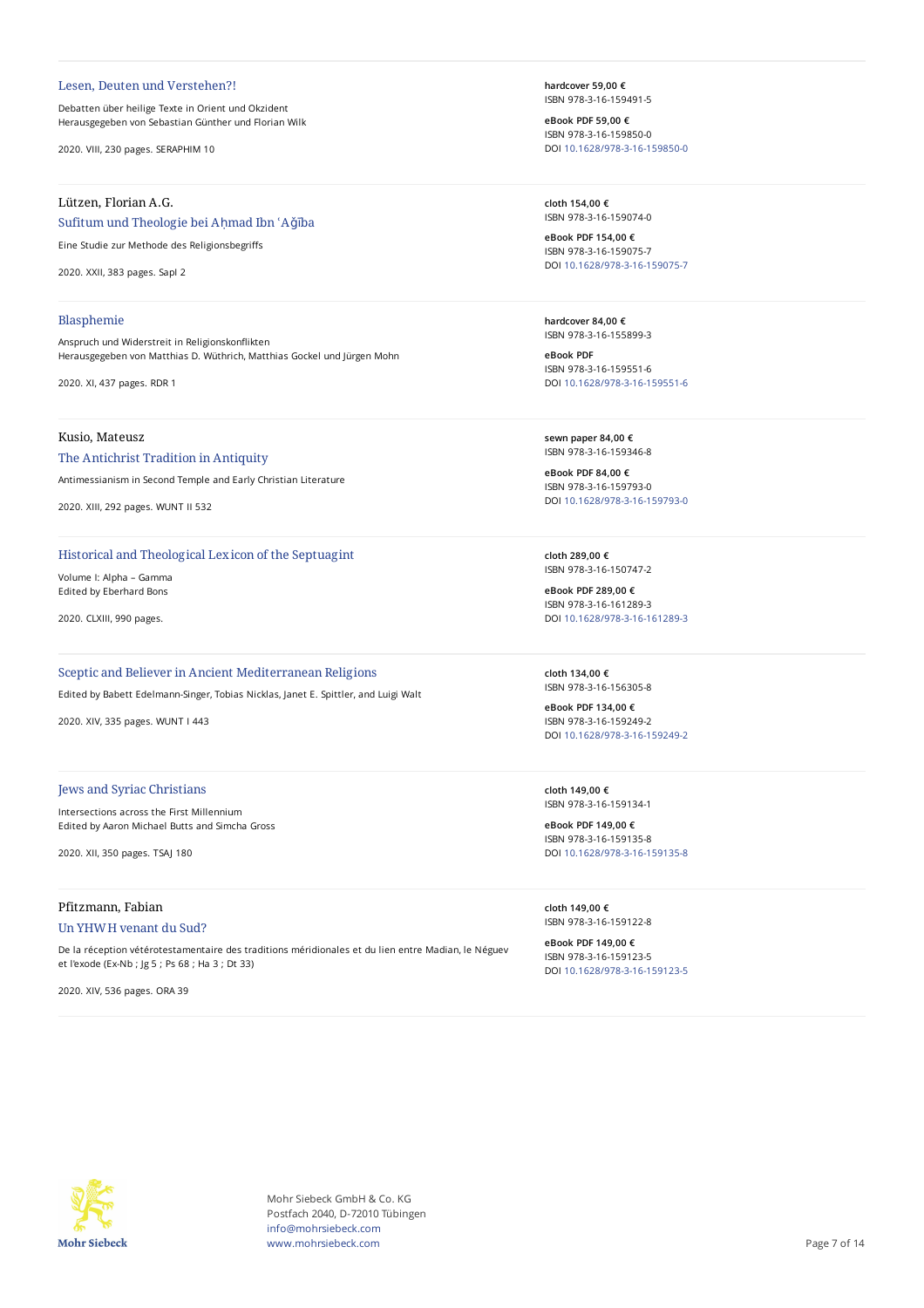#### Narratologie und Intertextualität

## Zugänge zu spätantiken Text-Welten Herausgegeben von Christoph Brunhorn, Peter Gemeinhardt und Maria Munkholt Christensen

2020. XII, 191 pages. SERAPHIM 7

#### Johnson, Dylan R.

Sovereign Authority and the Elaboration of Law in the Bible and the Ancient Near East

2020. XVI, 367 pages. FAT II 122

## Stones, Tablets, and Scrolls

Periods of the Formation of the Bible Ed. by Peter Dubovský and Federico Giuntoli

2020. XVI, 576 pages. ArchB 3

#### Yahwistic Diversity and the Hebrew Bible

Tracing Perspectives of Group Identity from Judah, Samaria, and the Diaspora in Biblical Traditions Edited by Benedikt Hensel, Dany Nocquet, and Bartosz Adamczewski

2020. VIII, 337 pages. FAT II 120

#### Athens II: Athens in Late Antiquity

Edited by Ilinca Tanaseanu-Döbler and Leonie von Alvensleben

2020. IX, 498 pages. COMES 4

## van de Kamp, Jan

Übersetzungen von Erbauungsliteratur und die Rolle von Netzwerken am Ende des 17. Jahrhunderts 2020. XVIII, 534 pages. BHTh 195

# Testing and Temptation in Second Temple Jewish and Early Christian Texts

Edited by Daniel L. Smith and Loren T. Stuckenbruck

2020. VII, 213 pages. WUNT II 519

## Liss, Hanna

## Jüdische Bibelauslegung

2020. XXVII, 538 pages. utb Jüdische Studien 4

## Food Taboos and Biblical Prohibitions

Reassessing Archaeological and Literary Perspectives Edited by Peter Altmann, Anna Angelini, and Abra Spiciarich

2020. VI, 158 pages. ArchB 2

**hardcover 49,00 €** ISBN 978-3-16-159191-4

**eBook PDF 49,00 €** ISBN 978-3-16-159548-6 DOI [10.1628/978-3-16-159548-6](https://doi.org/10.1628/978-3-16-159548-6)

**sewn paper 89,00 €** ISBN 978-3-16-159509-7

**eBook PDF 89,00 €** ISBN 978-3-16-159510-3 DOI [10.1628/978-3-16-159510-3](https://doi.org/10.1628/978-3-16-159510-3)

**sewn paper 159,00 €** ISBN 978-3-16-158299-8

**eBook PDF 159,00 €** ISBN 978-3-16-158300-1 DOI [10.1628/978-3-16-158300-1](https://doi.org/10.1628/978-3-16-158300-1)

**sewn paper 94,00 €** ISBN 978-3-16-158304-9

**eBook PDF 94,00 €** ISBN 978-3-16-158305-6 DOI [10.1628/978-3-16-158305-6](https://doi.org/10.1628/978-3-16-158305-6)

**cloth 144,00 €** ISBN 978-3-16-158297-4

**eBook PDF 144,00 €** ISBN 978-3-16-158298-1 DOI [10.1628/978-3-16-158298-1](https://doi.org/10.1628/978-3-16-158298-1)

**cloth 129,00 €** ISBN 978-3-16-156779-7

**eBook PDF 129,00 €** ISBN 978-3-16-156780-3 DOI [10.1628/978-3-16-156780-3](https://doi.org/10.1628/978-3-16-156780-3)

**sewn paper 79,00 €** ISBN 978-3-16-155952-5

**eBook PDF 79,00 €** ISBN 978-3-16-155953-2 DOI [10.1628/978-3-16-155953-2](https://doi.org/10.1628/978-3-16-155953-2)

**paper 40,00 €** ISBN 978-3-8252-5135-2

**sewn paper 54,00 €** ISBN 978-3-16-159355-0

**eBook PDF** ISBN 978-3-16-159440-3 DOI [10.1628/978-3-16-159440-3](https://doi.org/10.1628/978-3-16-159440-3)



Mohr Siebeck GmbH & Co. KG Postfach 2040, D-72010 Tübingen info@mohrsiebeck.com www.mohrsiebeck.com **Page 8 of 14**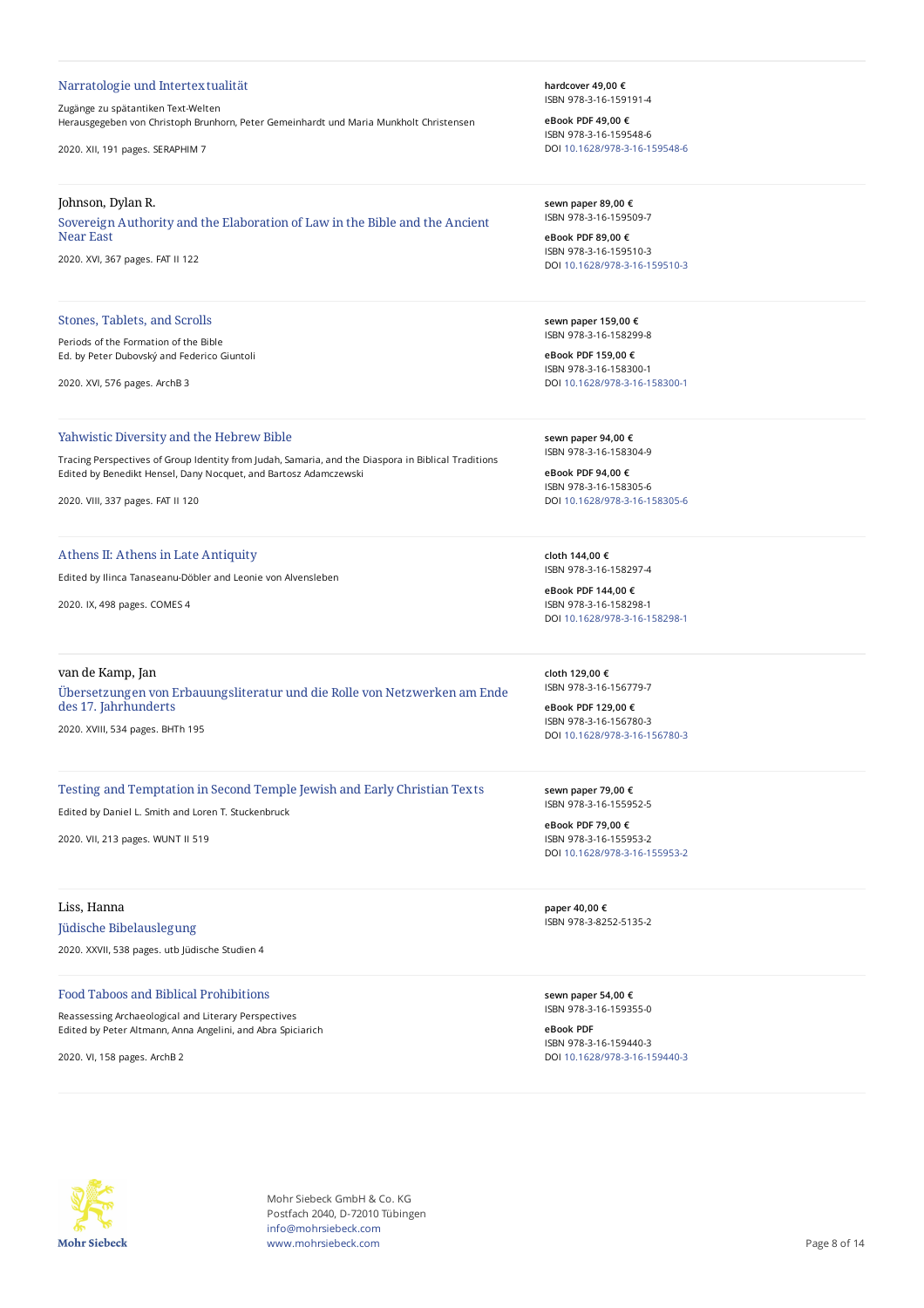#### From Roman to Early Christian Cyprus

Studies in Religion and Archaeology Edited by Laura Nasrallah, AnneMarie Luijendijk and Charalambos Bakirtzis

2020. XI, 326 pages. WUNT I 437

## Sommer, Mattias Skat

## Envisioning the Christian Society

Niels Hemmingsen (1513–1600) and the Ordering of Sixteenth-Century Denmark

2020. XV, 234 pages. SMHR 116

#### Cicero im Rahmen der römischen Bildungskultur

Hrsg. v. Peter Kuhlmann u. Valeria Marchetti

2020. VIII, 140 pages. SERAPHIM 6

## Vulnerabilität / La vulnérabilité

Diskurse und Vorstellungen vom Frühmittelalter bis ins 18. Jahrhundert / Discours et représentations du Moyen-Âge aux siècles classiques Herausgegeben von / Dirigé par Cécile Lignereux, Stéphane Macé, Steffen Patzold, Klaus Ridder

2020. XII, 476 pages. BedrO 13

#### Prokop, Daniel

#### The Pillars of the First Temple (1 Kgs 7,15–22)

A Study from Ancient Near Eastern, Biblical, Archaeological, and Iconographic Perspectives

2020. XVI, 255 pages. FAT II 116

#### Aushandlungen religiösen Wissens – Negotiated Religious Knowledge

Verfahren, Synergien und produktive Konkurrenzen in der Vormoderne – Methods, Interactions and Productive Rivalries in Premodern Times Herausgegeben von / Edited by Annette Gerok-Reiter, Anne Mariss und/and Markus Thome

2020. VIII, 274 pages. SMHR 115

#### Ryan, Scott C.

## Divine Conflict and the Divine Warrior

Listening to Romans and Other Jewish Voices

2020. XIX, 316 pages. WUNT II 507

## Filitz, Judith E.

#### Gott unterwegs

Die traditions- und religionsgeschichtlichen Hintergründe des Habakukliedes

2020. XIV, 571 pages. ORA 36

**cloth 144,00 €** ISBN 978-3-16-156873-2

**eBook PDF 144,00 €** ISBN 978-3-16-156874-9 DOI [10.1628/978-3-16-156874-9](https://doi.org/10.1628/978-3-16-156874-9)

**cloth 89,00 €** ISBN 978-3-16-159456-4

**eBook PDF 89,00 €** ISBN 978-3-16-159457-1 DOI [10.1628/978-3-16-159457-1](https://doi.org/10.1628/978-3-16-159457-1)

**hardcover 49,00 €** ISBN 978-3-16-156958-6

**eBook PDF 49,00 €** ISBN 978-3-16-156959-3 DOI [10.1628/978-3-16-156959-3](https://doi.org/10.1628/978-3-16-156959-3)

**hardcover 79,00 €** ISBN 978-3-16-157675-1

**eBook PDF 79,00 €** ISBN 978-3-16-157676-8 DOI [10.1628/978-3-16-157676-8](https://doi.org/10.1628/978-3-16-157676-8)

**sewn paper 79,00 €** ISBN 978-3-16-159322-2

**eBook PDF 79,00 €** ISBN 978-3-16-159452-6 DOI [10.1628/978-3-16-159452-6](https://doi.org/10.1628/978-3-16-159452-6)

**cloth 79,00 €** ISBN 978-3-16-159195-2

**eBook PDF 79,00 €** ISBN 978-3-16-159196-9 DOI [10.1628/978-3-16-159196-9](https://doi.org/10.1628/978-3-16-159196-9)

**sewn paper 84,00 €** ISBN 978-3-16-156501-4

**eBook PDF 84,00 €** ISBN 978-3-16-156648-6 DOI [10.1628/978-3-16-156648-6](https://doi.org/10.1628/978-3-16-156648-6)

**cloth 144,00 €** ISBN 978-3-16-159265-2

**eBook PDF 144,00 €** ISBN 978-3-16-159266-9 DOI [10.1628/978-3-16-159266-9](https://doi.org/10.1628/978-3-16-159266-9)



Mohr Siebeck GmbH & Co. KG Postfach 2040, D-72010 Tübingen info@mohrsiebeck.com www.mohrsiebeck.com **Page 9 of 14**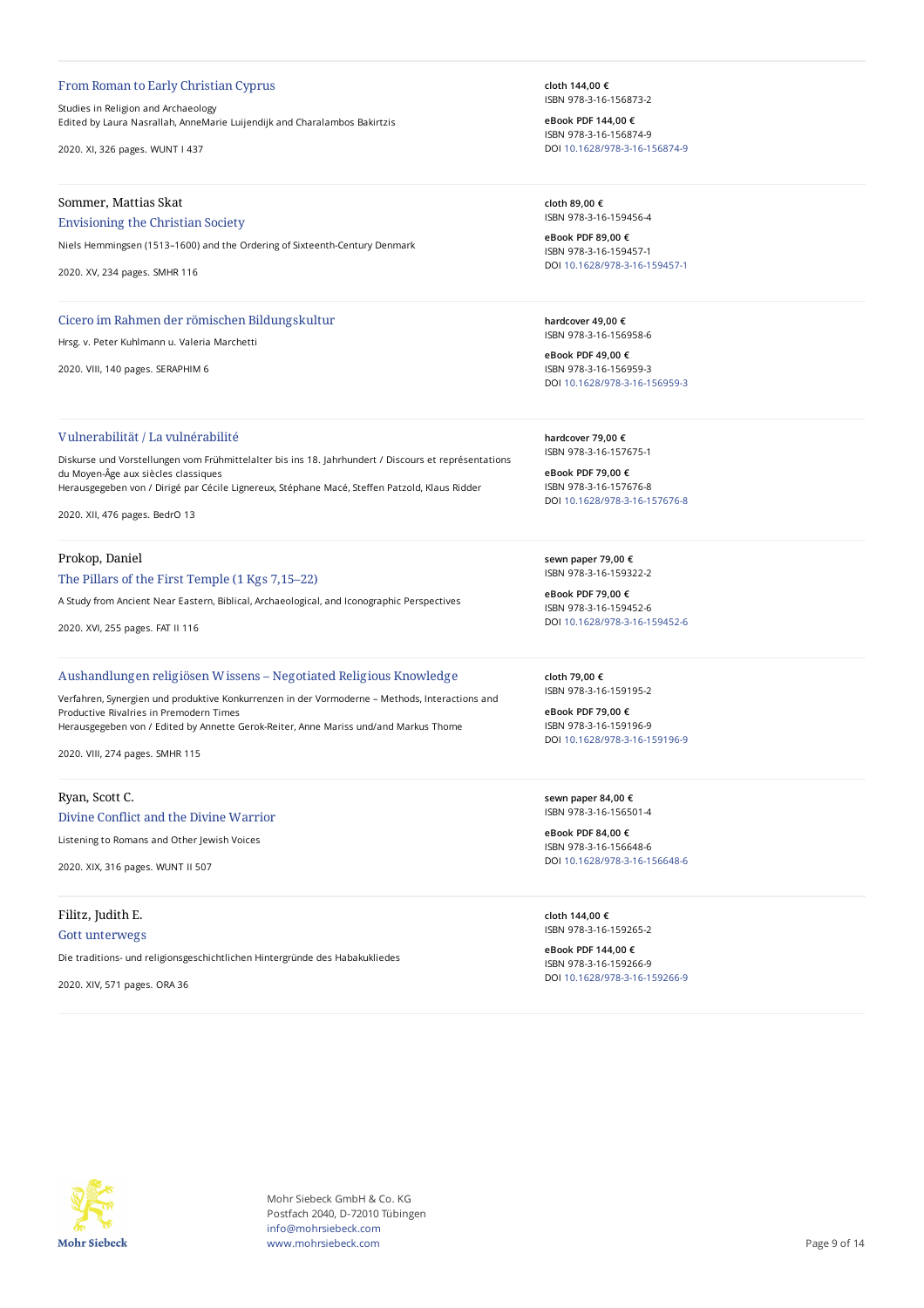#### Sister Reformations III – Schwesterreformationen III

From Reformation Movements to Reformation Churches in the Holy Roman Empire and on the British Isles – Von der reformatorischen Bewegung zur Kirche im Heiligen Römischen Reich und auf den britischen Inseln

Ed. by / Hrsg. v. Dorothea Wendebourg, Euan Cameron and/und Martin Ohst

2019. XXIII, 630 pages.

#### Healing and Exorcism in Second Temple Judaism and Early Christianity

Ed. by Mikael Tellbe and Tommy Wasserman with the assistance of Ludvig Nyman

2019. XII, 317 pages. WUNT II 511

## Self, Self-Fashioning and Individuality in Late Antiquity

New Perspectives Ed. by Maren R. Niehoff and Joshua Levinson

2019. IX, 558 pages. CRPG 4

## Bremmer, Jan N.

## The World of Greek Religion and Mythology

Collected Essays II

2019. XXII, 564 pages. WUNT I 433

## Wallmann, Johannes

# Von der Reformation bis zur Gegenwart

Gesammelte Aufsätze IV

2019. XIV, 512 pages.

## Was ist Bildung in der Vormoderne?

Hrsg. v. Peter Gemeinhardt

2019. XVII, 510 pages. SERAPHIM 4

## Love and Justice

Consonance or Dissonance? Claremont Studies in the Philosophy of Religion, Conference 2016 Ed. by Ingolf U. Dalferth and Trevor W. Kimball

2019. IX, 367 pages. RPT 101

## Re-Making the World: Christianity and Categories

Essays in Honor of Karen L. King Edited by Taylor G. Petrey. Associate Editors: Carly Daniel-Hughes, Benjamin H. Dunning, AnneMarie Luijendijk, and Laura S. Nasrallah

2019. IX, 441 pages. WUNT I 434

**cloth 184,00 €** ISBN 978-3-16-158932-4

**eBook PDF 184,00 €** ISBN 978-3-16-158933-1 DOI [10.1628/978-3-16-158933-1](https://doi.org/10.1628/978-3-16-158933-1)

**sewn paper 79,00 €** ISBN 978-3-16-158936-2

**eBook PDF 79,00 €** ISBN 978-3-16-158937-9 DOI [10.1628/978-3-16-158937-9](https://doi.org/10.1628/978-3-16-158937-9)

**cloth 174,00 €** ISBN 978-3-16-158990-4

**eBook PDF 174,00 €** ISBN 978-3-16-158991-1 DOI [10.1628/978-3-16-158991-1](https://doi.org/10.1628/978-3-16-158991-1)

**cloth 179,00 €** ISBN 978-3-16-154451-4

**eBook PDF 179,00 €** ISBN 978-3-16-158949-2 DOI [10.1628/978-3-16-158949-2](https://doi.org/10.1628/978-3-16-158949-2)

**cloth 139,00 €** ISBN 978-3-16-157523-5

**eBook PDF 139,00 €** ISBN 978-3-16-158181-6 DOI [10.1628/978-3-16-158181-6](https://doi.org/10.1628/978-3-16-158181-6)

**hardcover 59,00 €** ISBN 978-3-16-156871-8

**eBook PDF 59,00 €** ISBN 978-3-16-156872-5 DOI [10.1628/978-3-16-156872-5](https://doi.org/10.1628/978-3-16-156872-5)

**sewn paper 89,00 €** ISBN 978-3-16-156666-0

**eBook PDF 89,00 €** ISBN 978-3-16-156667-7 DOI [10.1628/978-3-16-156667-7](https://doi.org/10.1628/978-3-16-156667-7)

**cloth 149,00 €** ISBN 978-3-16-156581-6

**eBook PDF 149,00 €** ISBN 978-3-16-156582-3 DOI [10.1628/978-3-16-156582-3](https://doi.org/10.1628/978-3-16-156582-3)



Mohr Siebeck GmbH & Co. KG Postfach 2040, D-72010 Tübingen info@mohrsiebeck.com www.mohrsiebeck.com **Page 10 of 14**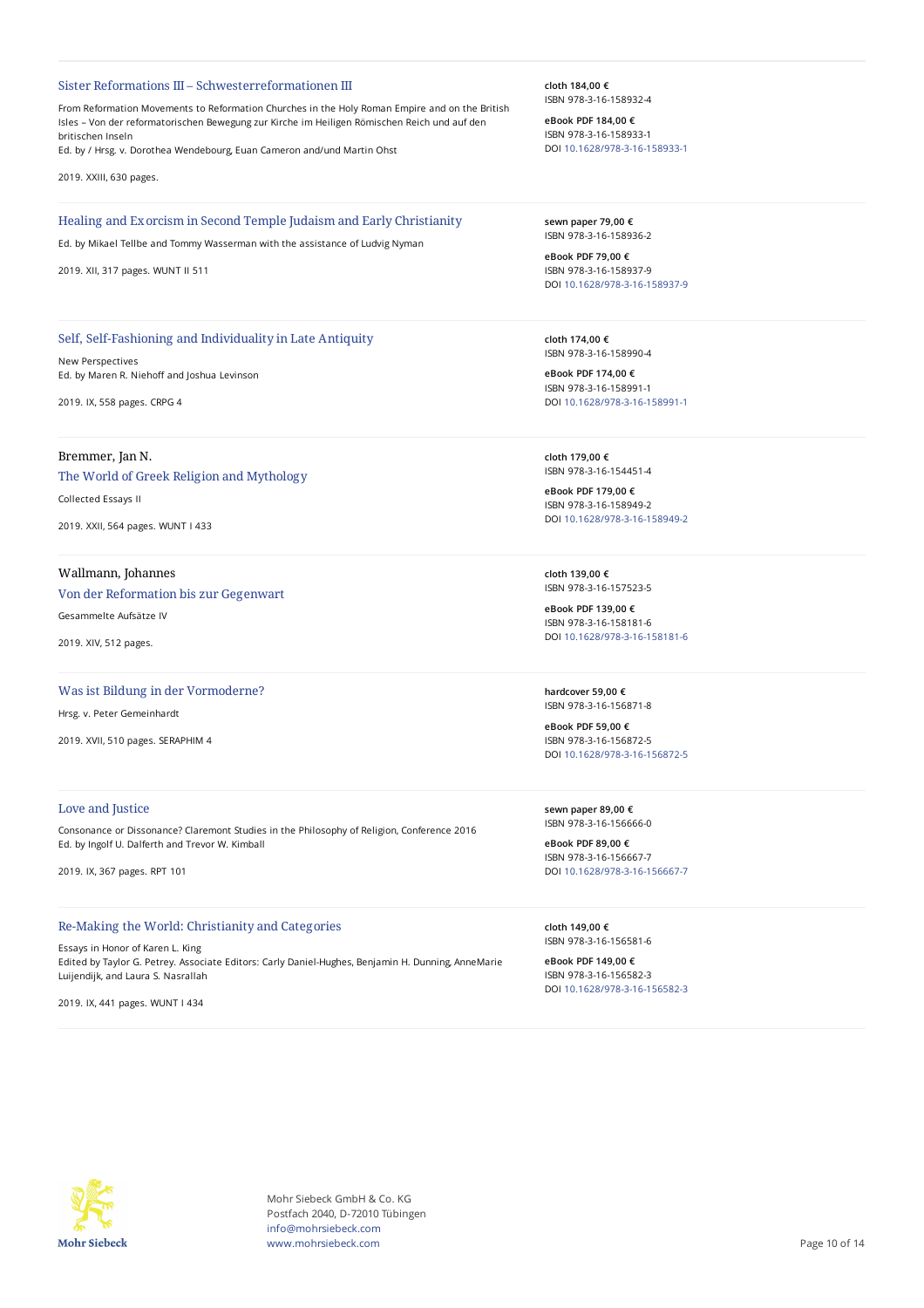# Crouch, C. L. / Hutton, Jeremy M.

Translating Empire

Tell Fekheriyeh, Deuteronomy, and the Akkadian Treaty Tradition

2019. XV, 342 pages. FAT 135

## Liberale Theologie heute – Liberal Theology Today

Hrsg. v./Ed. by Jörg Lauster, Ulrich Schmiedel und/and Peter Schüz

2019. VIII, 401 pages. DoMo 27

## Research on Israel and Aram

Autonomy, Independence and Related Issues. Proceedings of the First Annual RIAB Center Conference, Leipzig, June 2016. Research on Israel and Aram in Biblical Times I Ed. by Angelika Berlejung and Aren M. Maeir

2019. XVII, 501 pages. ORA 34

## Foreign Women – Women in Foreign Lands

Studies on Foreignness and Gender in the Hebrew Bible and the Ancient Near East in the First Millennium BCE Ed. by Angelika Berlejung and Marianne Grohmann

2019. X, 289 pages. ORA 35

#### Zahlen- und Buchstabensysteme im Dienste religiöser Bildung

Hrsg. v. Laura V. Schimmelpfennig u. Reinhard Gregor Kratz

2019. IX, 361 pages. SERAPHIM 5

### Whitaker, Max

### Is Jesus Athene or Odysseus?

Investigating the Unrecognisability and Metamorphosis of Jesus in his Post-Resurrection Appearances

2019. IX, 298 pages. WUNT II 500

## Frey, Jörg

### Qumran, Early Judaism, and New Testament Interpretation

Kleine Schriften III Edited by Jacob N. Cerone

2019. XXI, 906 pages. WUNT I 424

## Über das Glück

#### Marinos, Das Leben des Proklos

Eingeleitet, übersetzt und mit interpretierenden Essays versehen von Matthias Becker, John Dillon, Udo Hartmann, Christoph Helmig, Irmgard Männlein-Robert u.a. Hrsg. v. Irmgard Männlein-Robert unter Mitwirkung v. Oliver Schelske

2019. XIII, 451 pages. SAPERE XXXIV

**cloth 129,00 €** ISBN 978-3-16-159026-9

**eBook PDF 129,00 €** ISBN 978-3-16-159027-6 DOI [10.1628/978-3-16-159027-6](https://doi.org/10.1628/978-3-16-159027-6)

**sewn paper 99,00 €** ISBN 978-3-16-157660-7

**eBook PDF 99,00 €** ISBN 978-3-16-157661-4 DOI [10.1628/978-3-16-157661-4](https://doi.org/10.1628/978-3-16-157661-4)

**cloth 119,00 €** ISBN 978-3-16-157719-2

**eBook PDF 119,00 €** ISBN 978-3-16-157720-8 DOI [10.1628/978-3-16-157720-8](https://doi.org/10.1628/978-3-16-157720-8)

**cloth 114,00 €** ISBN 978-3-16-157590-7

**eBook PDF 114,00 €** ISBN 978-3-16-157591-4 DOI [10.1628/978-3-16-157591-4](https://doi.org/10.1628/978-3-16-157591-4)

**hardcover 59,00 €** ISBN 978-3-16-156930-2

**eBook PDF 59,00 €** ISBN 978-3-16-158319-3 DOI [10.1628/978-3-16-158319-3](https://doi.org/10.1628/978-3-16-158319-3)

**sewn paper 84,00 €** ISBN 978-3-16-156077-4

**eBook PDF 84,00 €** ISBN 978-3-16-156078-1 DOI [10.1628/978-3-16-156078-1](https://doi.org/10.1628/978-3-16-156078-1)

**cloth 214,00 €** ISBN 978-3-16-156015-6

**eBook PDF 214,00 €** ISBN 978-3-16-158167-0 DOI [10.1628/978-3-16-158167-0](https://doi.org/10.1628/978-3-16-158167-0)

**cloth 94,00 €** ISBN 978-3-16-157638-6

**eBook PDF** ISBN 978-3-16-158161-8 DOI [10.1628/978-3-16-158161-8](https://doi.org/10.1628/978-3-16-158161-8)



Mohr Siebeck GmbH & Co. KG Postfach 2040, D-72010 Tübingen info@mohrsiebeck.com www.mohrsiebeck.com **Page 11 of 14**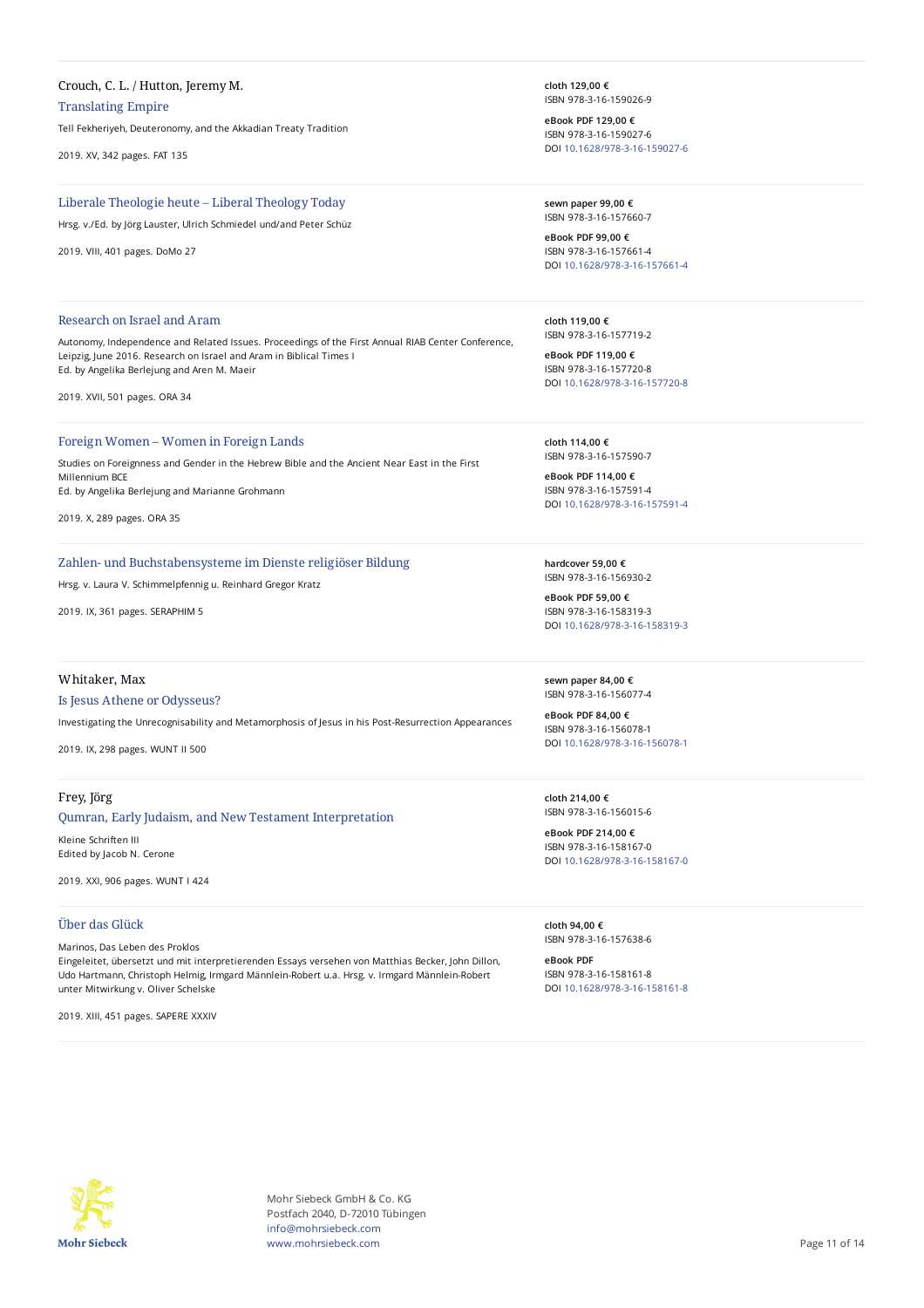# Schaper, Joachim Media and Monotheism

Presence, Representation, and Abstraction in Ancient Judah

2019. XVII, 297 pages. ORA 33

## Sanders, James A.

## Scripture in Its Historical Contexts

Volume II: Exegesis, Hermeneutics, and Theology Ed. by Craig A. Evans

2019. XVI, 336 pages. FAT 126

#### Normative Krisen

VerTüssigung und Verfestigung von Normen und normativen Diskursen Hrsg. v. Christel Gärtner, Thomas Gutmann, Walter Mesch u. Thomas Meyer

2019. VIII, 364 pages.

## Knoppers, Gary N.

## Judah and Samaria in Postmonarchic Times

Essays on Their Histories and Literatures

2019. XI, 333 pages. FAT 129

#### Newsom, Carol A.

#### Rhetoric and Hermeneutics

Approaches to Text, Tradition and Social Construction in Biblical and Second Temple Literature

2019. XX, 382 pages. FAT 130

## Robertson Smith, William

#### Selected Letters

Ed. by Bernhard Maier, in Colloboration with Astrid Hess and Gordon K. Booth

2019. XIX, 468 pages.

## Griechische Götter unter sich

Lukian, Göttergespräche Eingeleitet, übersetzt und mit interpretierenden Essays versehen von Andreas Bendlin, Fabio Berdozzo, Janet Downie, Heinz-Günther Nesselrath und Adolf Martin Ritter. Hrsg. v. Fabio Berdozzo u. Heinz-Günther Nesselrath

2019. X, 252 pages. SAPERE XXXIII

# Vestrucci, Andrea

Theology as Freedom

On Martin Luther's »De servo arbitrio«

2019. XII, 335 pages. DoMo 24

**cloth 119,00 €** ISBN 978-3-16-157510-5

**eBook PDF 119,00 €** ISBN 978-3-16-157511-2 DOI [10.1628/978-3-16-157511-2](https://doi.org/10.1628/978-3-16-157511-2)

**cloth 119,00 €** ISBN 978-3-16-155757-6

**eBook PDF 119,00 €** ISBN 978-3-16-157666-9 DOI [10.1628/978-3-16-157666-9](https://doi.org/10.1628/978-3-16-157666-9)

**cloth 79,00 €** ISBN 978-3-16-156909-8

**eBook PDF 79,00 €** ISBN 978-3-16-156948-7 DOI [10.1628/978-3-16-156948-7](https://doi.org/10.1628/978-3-16-156948-7)

**cloth 129,00 €** ISBN 978-3-16-156804-6

**eBook PDF 129,00 €** ISBN 978-3-16-156805-3 DOI [10.1628/978-3-16-156805-3](https://doi.org/10.1628/978-3-16-156805-3)

**cloth 149,00 €** ISBN 978-3-16-157723-9

**eBook PDF 149,00 €** ISBN 978-3-16-157724-6 DOI [10.1628/978-3-16-157724-6](https://doi.org/10.1628/978-3-16-157724-6)

**cloth 129,00 €** ISBN 978-3-16-156732-2

**eBook PDF 129,00 €** ISBN 978-3-16-156733-9 DOI [10.1628/978-3-16-156733-9](https://doi.org/10.1628/978-3-16-156733-9)

**cloth 69,00 €** ISBN 978-3-16-154961-8

**eBook PDF** ISBN 978-3-16-158284-4 DOI [10.1628/978-3-16-158284-4](https://doi.org/10.1628/978-3-16-158284-4)

**sewn paper 79,00 €** ISBN 978-3-16-156975-3

**eBook PDF 79,00 €** ISBN 978-3-16-156976-0 DOI [10.1628/978-3-16-156976-0](https://doi.org/10.1628/978-3-16-156976-0)



Mohr Siebeck GmbH & Co. KG Postfach 2040, D-72010 Tübingen info@mohrsiebeck.com www.mohrsiebeck.com **Page 12 of 14**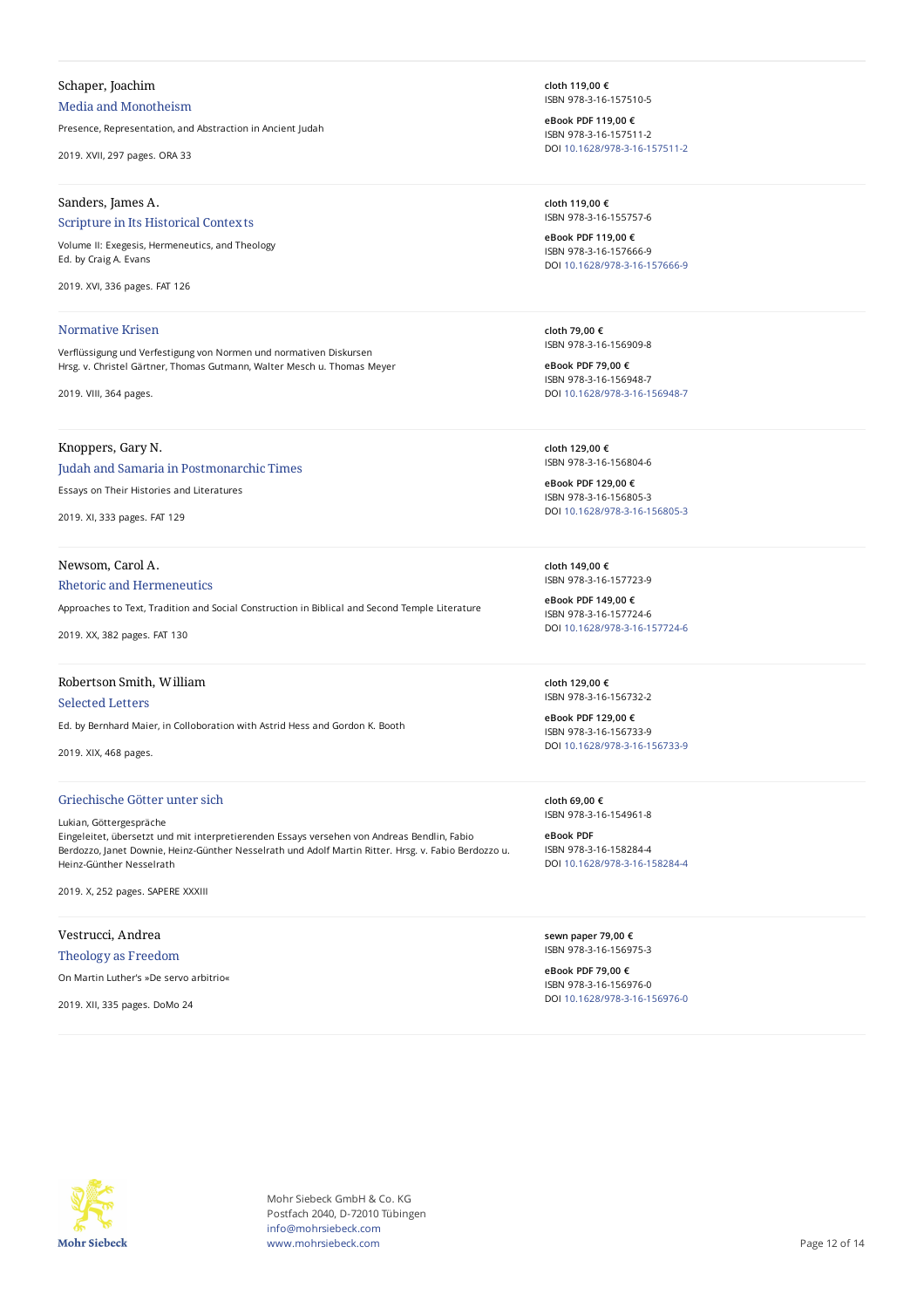## Janowski, Bernd

Anthropologie des Alten Testaments

Grundfragen – Kontexte – Themenfelder

2019. XIX, 805 pages.

# Stenger, Jan R.

# Johannes Chrysostomos und die Christianisierung der Polis »Damit die Städte Städte werden«

2019. IX, 270 pages. STAC 115

## Schnelle, Udo

# Die getrennten Wege von Römern, Juden und Christen Religionspolitik im 1. Jahrhundert n. Chr.

2019. VIII, 212 pages.

## Tomson, Peter J.

# Studies on Jews and Christians in the First and Second Centuries 2019. XIX, 827 pages. WUNT I 418

## Early Modern Trends in Islamic Theology

'Abd al-Ghanī al-Nābulusī and His Network of Scholarship (Studies and Texts) Ed. by Lejla Demiri and Samuela Pagani

2019. XI, 469 pages. SapI 1

# Die Seele im Kosmos

Porphyrios, Über die Nymphengrotte in der Odyssee Eingeleitet, übersetzt und mit interpretierenden Essays versehen von Manuel Baumbach, Matthias Becker, Reinhold F. Glei, Irmgard Männlein-Robert, Christoph Riedweg u. Benjamin Topp. Hrsg. v. Manuel Baumbach

2019. XII, 188 pages. SAPERE XXXII

## Praying and Contemplating in Late Antiquity

Religious and Philosophical Interactions Ed. by Eleni Pachoumi and Mark Edwards

2018. VIII, 229 pages. STAC 113

## van Spankeren, Malte

Islam und Identitätspolitik

Die Funktionalisierung der »Türkenfrage« bei Melanchthon, Zwingli und Jonas

2018. XV, 342 pages. BHTh 186

**cloth 99,00 €** ISBN 978-3-16-156949-4

**sewn paper 44,00 €** ISBN 978-3-16-150236-1

**eBook PDF 99,00 €** ISBN 978-3-16-156935-7 DOI [10.1628/978-3-16-156935-7](https://doi.org/10.1628/978-3-16-156935-7)

**sewn paper 79,00 €** ISBN 978-3-16-156973-9

**eBook PDF 79,00 €** ISBN 978-3-16-156974-6 DOI [10.1628/978-3-16-156974-6](https://doi.org/10.1628/978-3-16-156974-6)

**sewn paper 29,00 €** ISBN 978-3-16-156826-8

**eBook PDF 29,00 €** ISBN 978-3-16-156827-5 DOI [10.1628/978-3-16-156827-5](https://doi.org/10.1628/978-3-16-156827-5)

**cloth 264,00 €** ISBN 978-3-16-154619-8

**eBook PDF 264,00 €** ISBN 978-3-16-156685-1 DOI [10.1628/978-3-16-156685-1](https://doi.org/10.1628/978-3-16-156685-1)

**cloth 119,00 €** ISBN 978-3-16-156668-4

**eBook PDF 134,00 €** ISBN 978-3-16-156669-1 DOI [10.1628/978-3-16-156669-1](https://doi.org/10.1628/978-3-16-156669-1)

**cloth 59,00 €** ISBN 978-3-16-156933-3

**eBook PDF** ISBN 978-3-16-156934-0 DOI [10.1628/978-3-16-156934-0](https://doi.org/10.1628/978-3-16-156934-0)

**sewn paper 79,00 €** ISBN 978-3-16-156119-1

**eBook PDF 79,00 €** ISBN 978-3-16-156594-6 DOI [10.1628/978-3-16-156594-6](https://doi.org/10.1628/978-3-16-156594-6)

**cloth 89,00 €** ISBN 978-3-16-155364-6

**eBook PDF 89,00 €** ISBN 978-3-16-156246-4 DOI [10.1628/978-3-16-156246-4](https://doi.org/10.1628/978-3-16-156246-4)



Mohr Siebeck GmbH & Co. KG Postfach 2040, D-72010 Tübingen info@mohrsiebeck.com www.mohrsiebeck.com **Page 13 of 14**